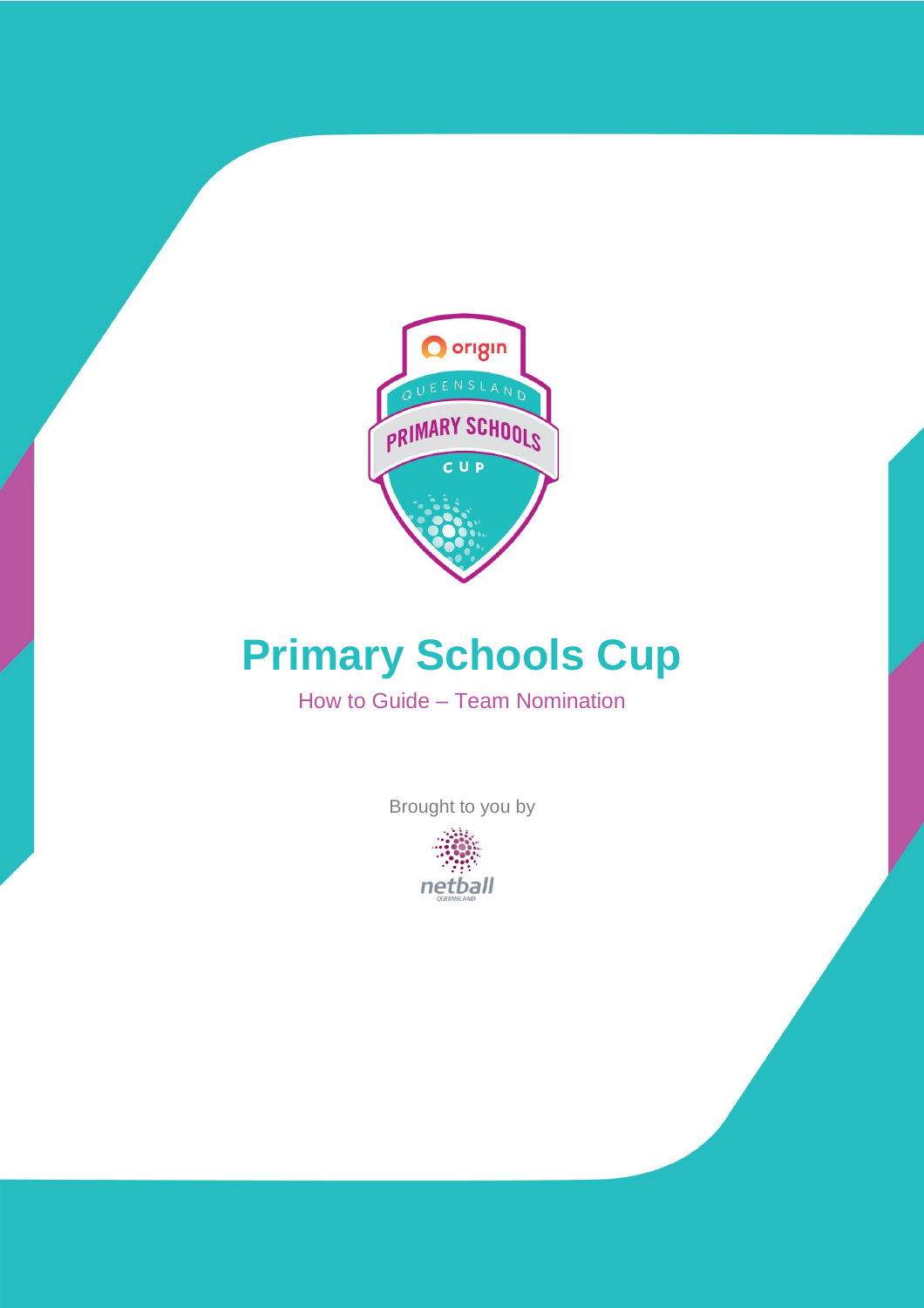

## **Team Registration**

Registering your team for Primary Schools Cup 2022

Click on the link: [https://netball-](https://netball-registration.worldsportaction.com/userregistration?organisationId=1846e09f-4a6d-4bfc-8062-033b9213cfed&competitionId=758de7b3-8c90-4ca5-aabf-c4965fd470b5)

[registration.worldsportaction.com/userregistration?organisationId=1846e09f-4a6d-4bfc-8062-](https://netball-registration.worldsportaction.com/userregistration?organisationId=1846e09f-4a6d-4bfc-8062-033b9213cfed&competitionId=758de7b3-8c90-4ca5-aabf-c4965fd470b5) [033b9213cfed&competitionId=758de7b3-8c90-4ca5-aabf-c4965fd470b5](https://netball-registration.worldsportaction.com/userregistration?organisationId=1846e09f-4a6d-4bfc-8062-033b9213cfed&competitionId=758de7b3-8c90-4ca5-aabf-c4965fd470b5)

Enter login in details:

| Username/Email         |              |
|------------------------|--------------|
| Username/Email         |              |
| Username is required   |              |
| Password               |              |
| Password               |              |
| Password is required   |              |
| Forgot/ Reset Password |              |
|                        |              |
|                        | <b>LOGIN</b> |
|                        | or           |
|                        |              |

Select 'New Team Registration':

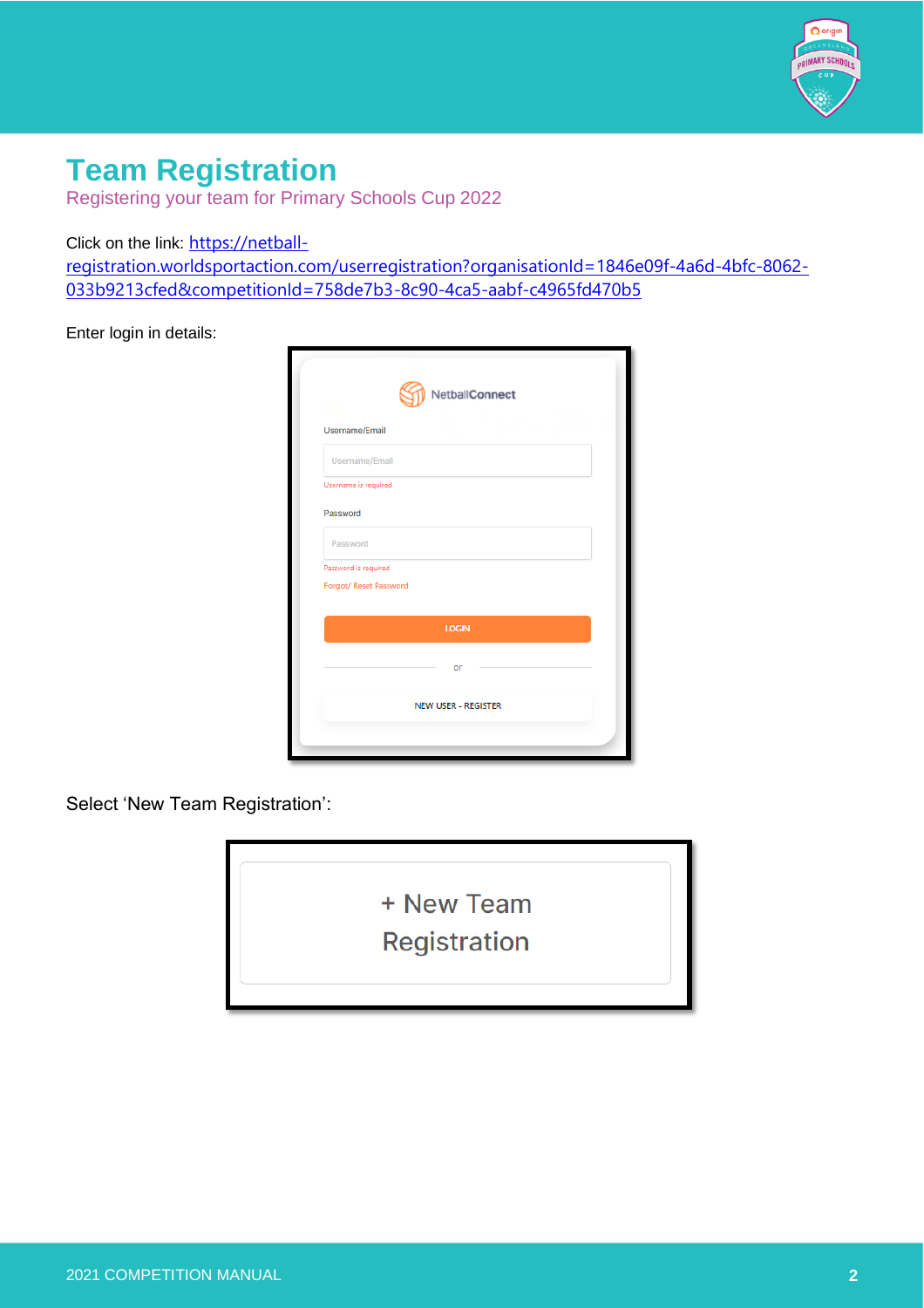

#### Select 'Rep/Club Carnival Team Nominations – Team Nominations Select Registration Division 'Championship' or 'Development':

| Sign up to Competition                                                                                         |                                 |
|----------------------------------------------------------------------------------------------------------------|---------------------------------|
| 2 Participant Details<br><b>Select Competitions</b><br><b>Additional Information</b><br>$\sqrt{3}$             |                                 |
| <b>Netball Queensland</b><br>Netball Queensland - Origin Energy Primary Schools Cup<br>18/09/2021 - 19/09/2021 | <b>Find Another Competition</b> |
| Manbership Details<br>Membership Product you are registering Team to*                                          |                                 |
| Rep/Club Carnival Team Nominations - Team nominations<br><b>Registration Divisions*</b>                        | $\vee$                          |
| Championship                                                                                                   | $\vee$                          |

The team fee will display upon selecting Division, no other details required. Select 'Sign up to Competition':

| $\vee$                        |
|-------------------------------|
|                               |
|                               |
|                               |
|                               |
|                               |
|                               |
|                               |
|                               |
|                               |
|                               |
|                               |
|                               |
|                               |
| <b>SIGN UP TO COMPETITION</b> |
|                               |

Select 'Manager'.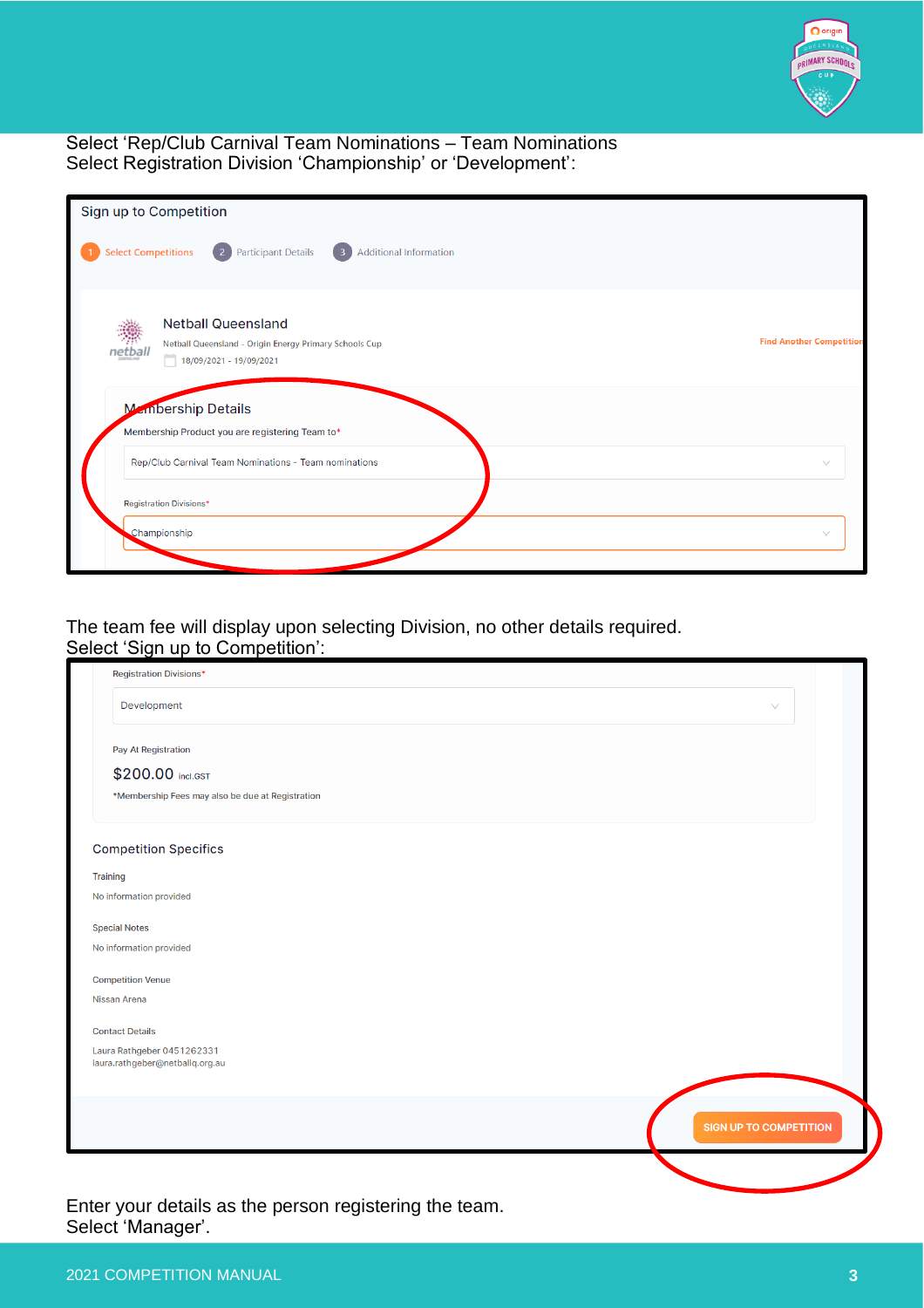|                                                                        |                                 | w |
|------------------------------------------------------------------------|---------------------------------|---|
| <b>Your Details</b>                                                    |                                 |   |
| Person Registering Role*                                               |                                 |   |
| $\bigcirc$ Admin<br><b>Manager</b><br>Coach<br><b>F</b> ayer<br>$\cup$ |                                 |   |
| Gender*                                                                |                                 |   |
| <b>●</b> Female<br>◯ Non-binary<br>Male<br>( )                         |                                 |   |
| First Name*                                                            | <b>Middle Name</b>              |   |
| Laura                                                                  | <b>Middle Name</b>              |   |
| Last Name*                                                             | Date of Birth*                  |   |
| Rathgeber                                                              | 14-10-1995                      | 自 |
| Phone*                                                                 | <b>Contact Email*</b>           |   |
| 1451262331                                                             | laura.rathgeber@netballq.org.au |   |
| <b>Find Address</b>                                                    |                                 |   |
| <b>Address Search</b>                                                  |                                 |   |
| 6 Galloway Street, Mascot NSW, Australia                               |                                 |   |
| <b>Enter Address Manually</b>                                          |                                 |   |

Add your Emergency Contact Details and Team Name.

Please enter the entire Team Name, example Helensvale State High School (not SHS, not just Helensvale – the whole name please)

Please enter to suburb of your school if common name, example St Joseph's, Roma (not St Joseph's)

| First Name*         | Last Name*                                     |
|---------------------|------------------------------------------------|
| <b>First Name</b>   | <b>Last Name</b>                               |
| Mobile Number*      | What is your Relationship?                     |
| Mobile Number       |                                                |
| <b>Team Details</b> | <b>DOWNLOAD TEMPLATE</b><br><b>IMPORT TEAM</b> |
| Team Name*          |                                                |
|                     |                                                |

Enter additional personal information and select 'Sign up to Competition':

O origin **IMARY SCHO**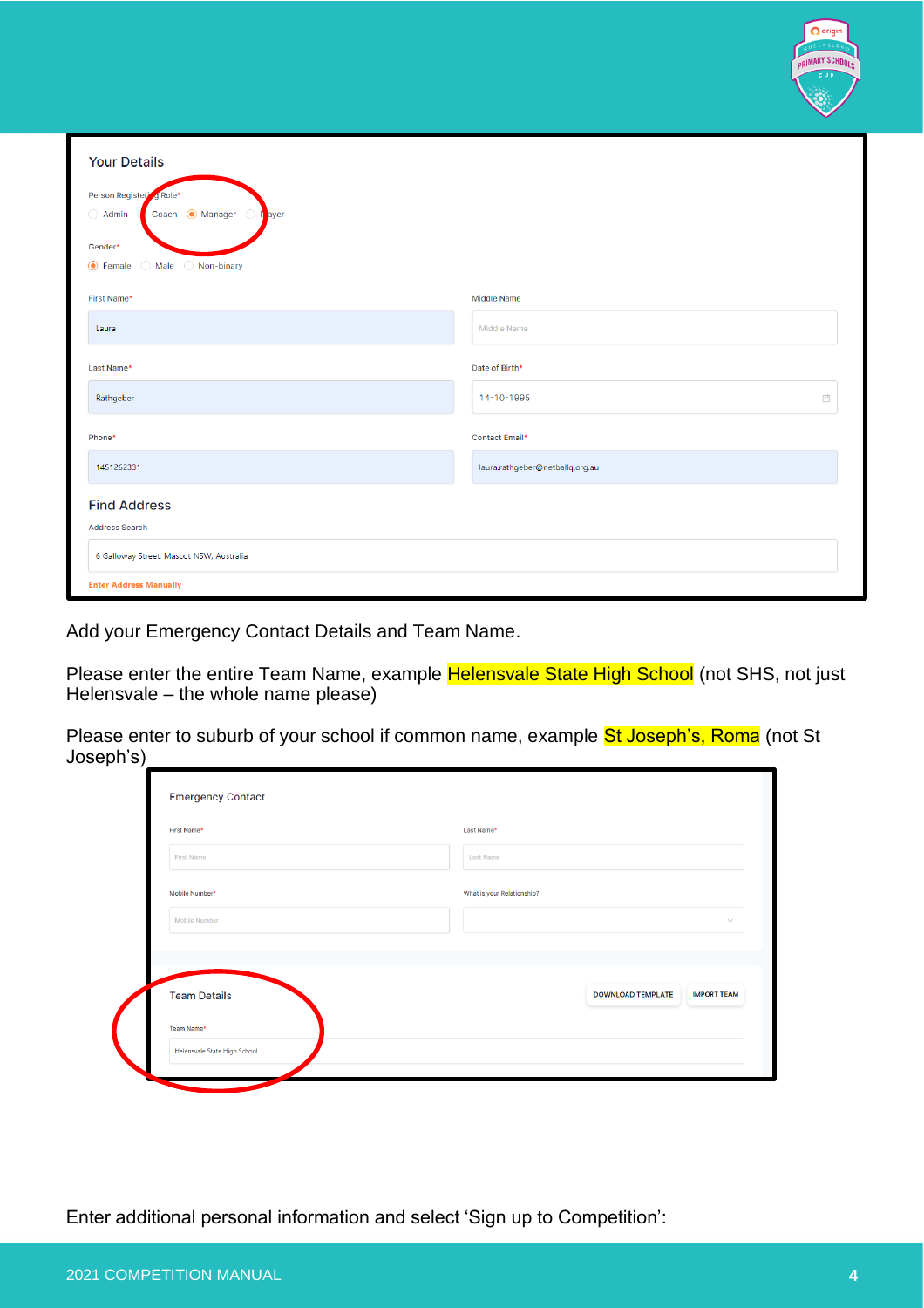|                                                                                                                                                                                                      | <b>CONT</b>                   |
|------------------------------------------------------------------------------------------------------------------------------------------------------------------------------------------------------|-------------------------------|
| Which Suncorp Super Netball Team do you follow?*                                                                                                                                                     |                               |
| $\vee$                                                                                                                                                                                               |                               |
| Are you playing any other participation sport?*                                                                                                                                                      |                               |
| Select                                                                                                                                                                                               | $\vee$                        |
| How did you hear about this Netball Competition?*<br>$\bigcirc$ Facebook $\bigcirc$ Instagram $\bigcirc$ Google $\bigcirc$ Website $\bigcirc$ A friend or family member referred me $\bigcirc$ Other |                               |
|                                                                                                                                                                                                      | <b>SIGN UP TO COMPETITION</b> |
|                                                                                                                                                                                                      |                               |

### If paying now using credit card, select 'Full Competition – Upfront' as above

|                     | Helensvlae State High School<br>Team, 0 Members                                      | Edit $\sqrt{ }$ | Remove            | - ក |
|---------------------|--------------------------------------------------------------------------------------|-----------------|-------------------|-----|
|                     | Competition<br><b>Origin Energy Primary Schools Cup</b><br><b>Netball Queensland</b> |                 |                   |     |
|                     | Registration(s)<br>Team nominations - Championship                                   |                 |                   |     |
| <b>◎</b> Offline    | What would you like to pay for?<br>◯ Full Competition - Upfront <sup>●</sup>         |                 |                   |     |
| <b>Invoice Code</b> | + Add Discount Code                                                                  |                 |                   |     |
| <b>Invoice Code</b> |                                                                                      |                 | Õ                 |     |
|                     |                                                                                      |                 | <b>Apply Code</b> |     |

If you are wanting to be invoiced, select 'Offline' Use Invoice Code '**PSC2021**' and NQ will arrange invoice: **O** origin **JARY SCH**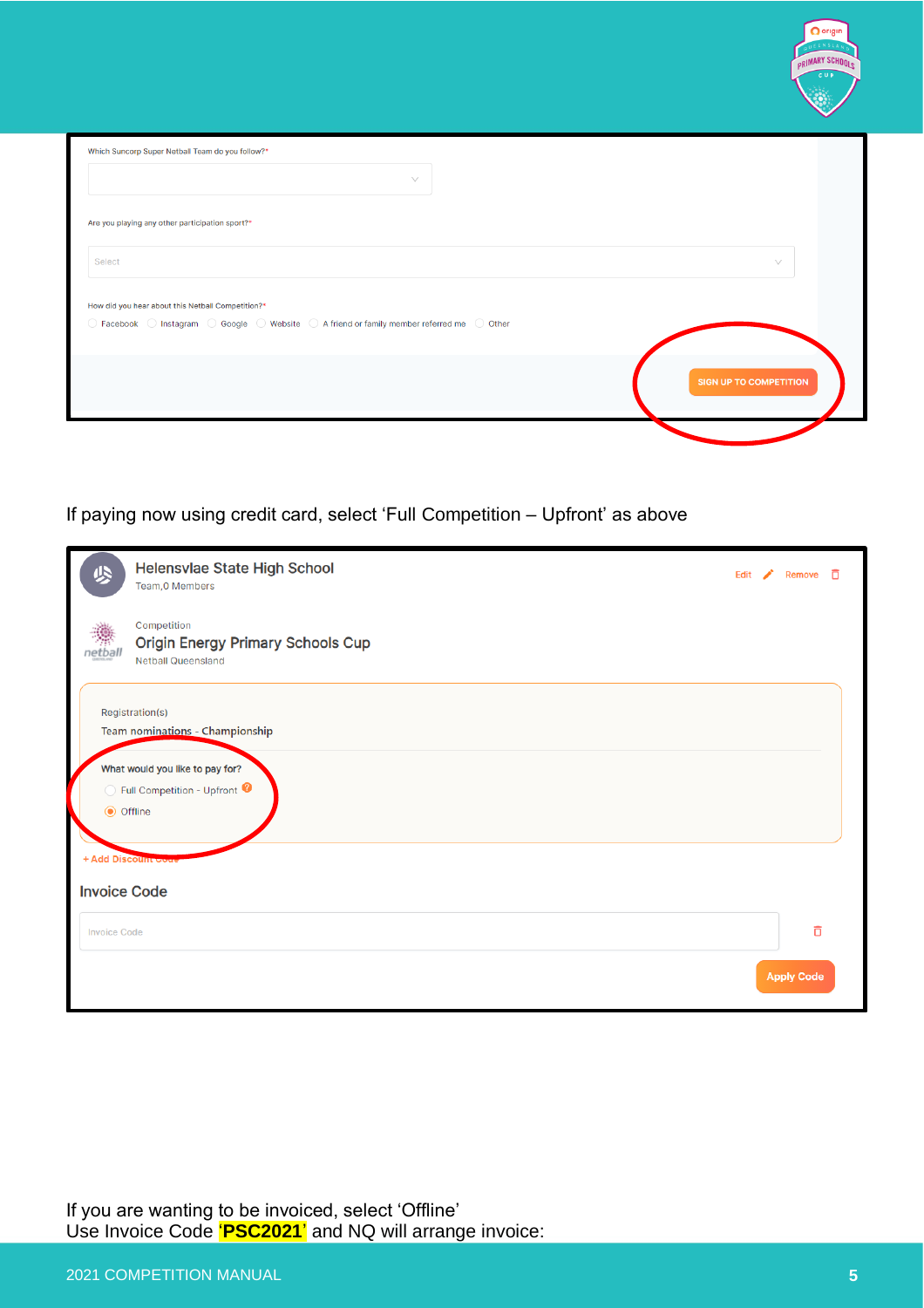

Select 'Apply Code' and the fee will be reduced to zero for payment due.

NQ will arrange invoice; therefore providing full and correct school name is important for us to issue promptly.

| Helensvale State High School - Primary Schools Cup             |                    |
|----------------------------------------------------------------|--------------------|
| Laura Rathgeber<br><b>Team Nomination - Development</b>        | \$200.00 $\bar{D}$ |
| Offline                                                        |                    |
| <b>Total Payment Due</b>                                       | \$0.00             |
| <b>Terms &amp; Conditions</b>                                  |                    |
| Terms and Conditions for Netball Queensland                    |                    |
| I have read and agre to all of the above Terms and Conditions* |                    |
|                                                                |                    |

Tick the Terms and Conditions Box and select 'Continue'.

 $\overline{\phantom{a}}$ 

#### Adding Tents and Ice

O origin **IMARY SCHI**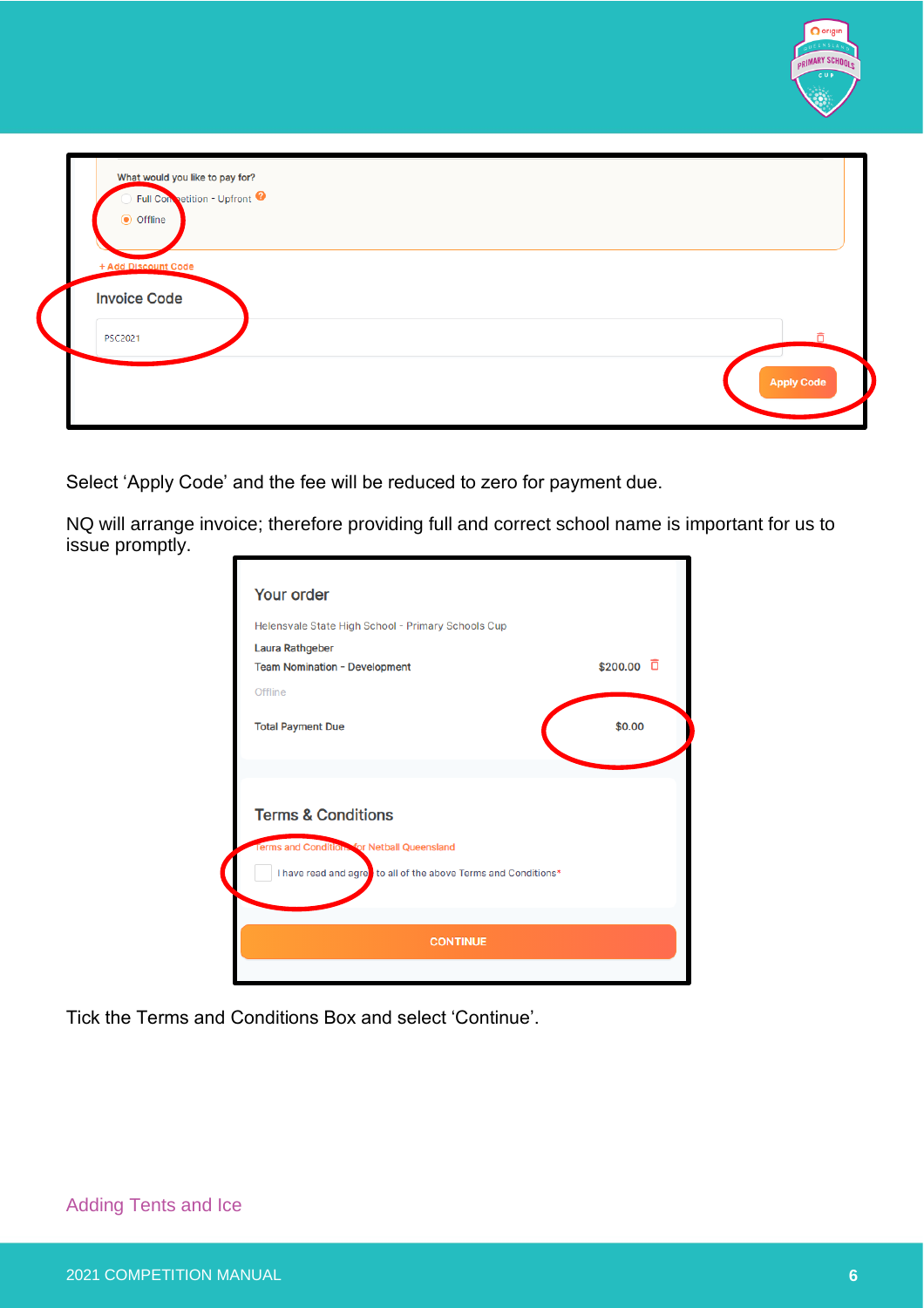

When in 'Merchandise Shop' Select 'Netball Queensland' and 'Primary Schools Cup' from drop down options:



Within the shop, you will see 4 options for Primary Schools Cup.

If you are paying upfront, select the options 'Pay Up Front' to add ice and tent to your order:

| net                                                                                      | ne                                                                        | ne                                                                 |
|------------------------------------------------------------------------------------------|---------------------------------------------------------------------------|--------------------------------------------------------------------|
| Primary Schools Cup - 5kg Ice Bag TO BE<br><b>INVOICED</b><br>\$0.00                     | Primary Schools Cup - Tent and Site Hire PAY UP<br>FRONT<br>From \$125.00 | Primary Schools Cup Ice - 5kg Bag PAY UP<br><b>FRONT</b><br>\$5.00 |
|                                                                                          |                                                                           |                                                                    |
| netb<br><b>OURTAGE AN</b><br>Primary Schools Cup Tent/Site Hire TO BE<br><b>INVOICED</b> |                                                                           |                                                                    |
| \$0.00                                                                                   |                                                                           |                                                                    |

Add product and quantity, select 'Add to Cart' and this will be added to your order: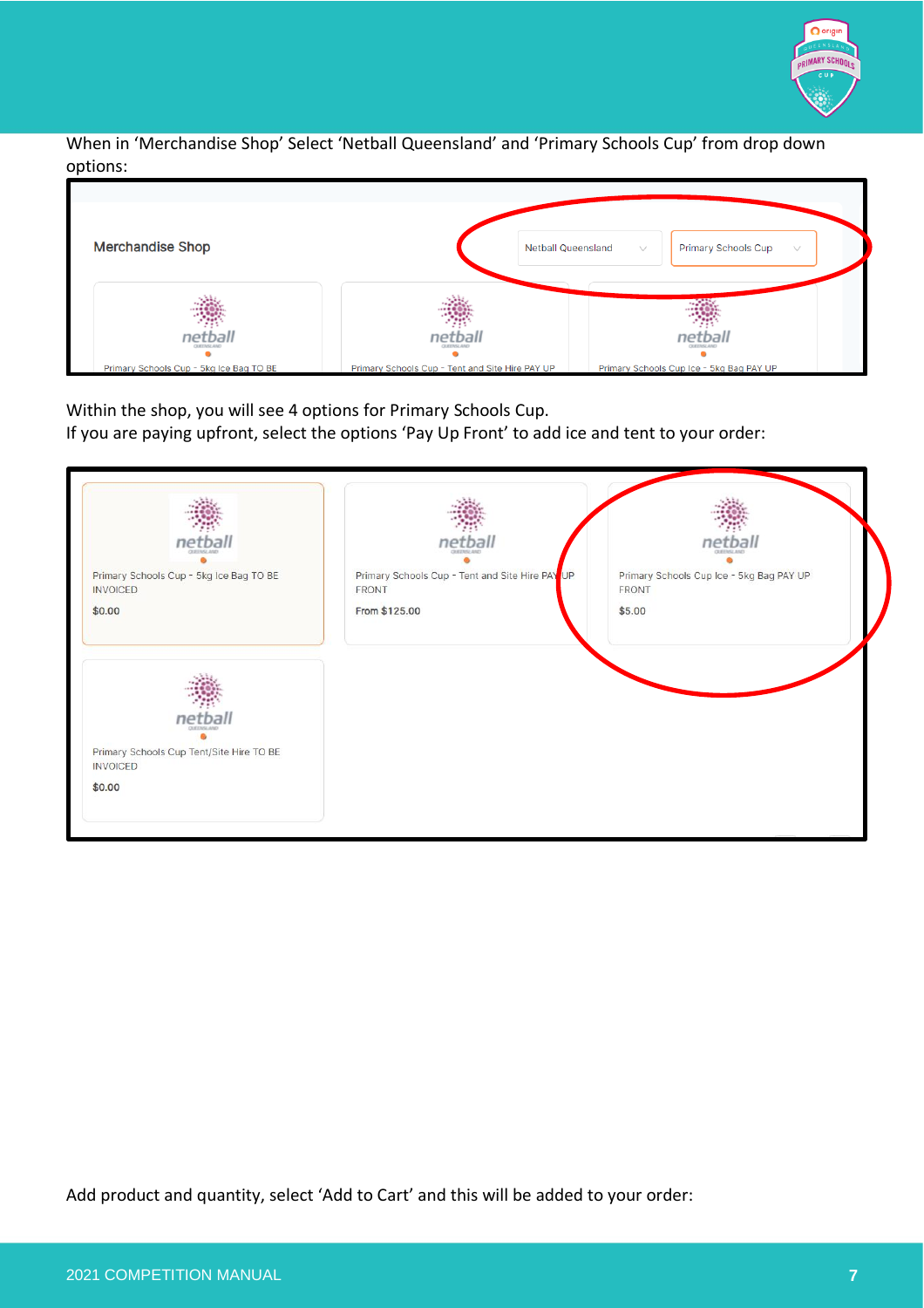

| $n\epsilon$<br>Primary Schools Cup - 5kg Ice Bag TO BE<br><b>INVOICED</b><br>\$0.00 | Primary Schools Cup - Tent and Site Hire PAY UP<br><b>FRONT</b><br>From \$125.00 | Primary Schools Cup Ice - 5kg Bag PAY UP<br>FRONT<br>\$5.00 |
|-------------------------------------------------------------------------------------|----------------------------------------------------------------------------------|-------------------------------------------------------------|
| п                                                                                   | Primary Schools Cup Ice - 5kg Bag PAY UP FRONT<br>\$5.00                         | $\times$                                                    |
|                                                                                     | elect Ice - 5kg Bag<br>Ice - 5kg Bag<br>$\checkmark$                             | Quantity<br>$\mathbf{1}$                                    |
|                                                                                     | ADD TO CART                                                                      | CANCEL                                                      |
|                                                                                     |                                                                                  |                                                             |

Continue and pay for your order.

| Your order             |                                                                                 |                        |  |  |
|------------------------|---------------------------------------------------------------------------------|------------------------|--|--|
|                        | Helensvlae State High School - Origin Energy Primary Schools Cup                |                        |  |  |
| <b>Laura Rathgeber</b> |                                                                                 |                        |  |  |
|                        | Team nominations - Championship                                                 | \$200.00               |  |  |
| Offline Edit           |                                                                                 |                        |  |  |
| netl                   | Primary Schools Cup Ice - 5kg Bag PAY UP FRONT<br>$($ lce - 5 $kg$ Bag) Qty : 1 | $$5.00$ $\overline{D}$ |  |  |
|                        | <b>Total Payment Due</b>                                                        | \$5.00                 |  |  |
|                        | <b>CONTINUE</b>                                                                 |                        |  |  |
|                        | <b>BACK</b>                                                                     |                        |  |  |

If you are wanting to be invoiced, select the option for 'To Be Invoiced'.